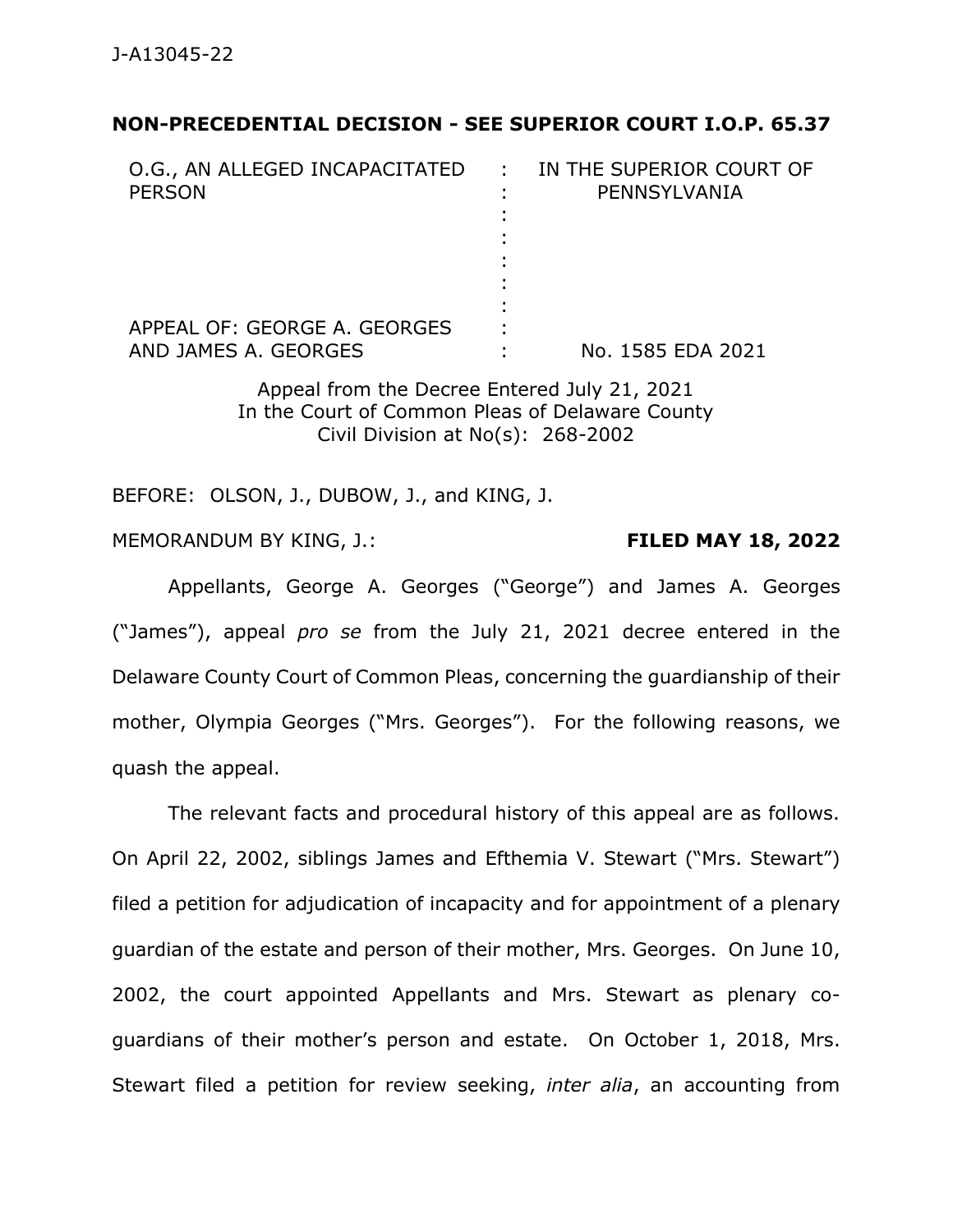#### J-A13045-22

Appellants of their mother's property and the removal of Appellants as guardians. Appellants filed an answer and counterclaim on October 22, 2018. Mrs. Stewart filed an answer to the counterclaim on November 13, 2018.

By agreement of the parties, following a hearing on December 17, 2018, the court appointed Jacquelyn S. Goffney, Esquire as guardian *ad litem* ("GAL") on behalf of Mrs. Georges. On February 11, 2019, Appellants filed a petition to disqualify Attorney Goffney as GAL, claiming Attorney Goffney had a conflict of interest. Following a hearing on February 13, 2019, the court removed Attorney Goffney as GAL and appointed Danial R. Coleman, Esquire as the successor GAL.

On March 21, 2019, Attorney Coleman filed a GAL's report concerning Mrs. Georges. Appellants filed a responsive report on March 25, 2019. Attorney Coleman issued a supplemental GAL's report on May 31, 2019. On June 3, 2019, Attorney Coleman recommended that Appellants and Mrs. Stewart be removed as plenary co-guardians of the person and estate of Mrs. Georges and replaced with a neutral, third-party guardian. Mrs. Stewart did not oppose removal, but Appellants opposed Attorney Coleman's recommendation. The court listed the matter for trial.

Trial began on November 14, 2019, and resumed on December 3, 2019. Due to the holidays, continuance requests, and the COVID-19 pandemic, trial was set to continue on June 26, 2020. The day before trial was set to resume, Appellants filed a joint petition for relief seeking to, *inter alia*, dismiss Mrs.

- 2 -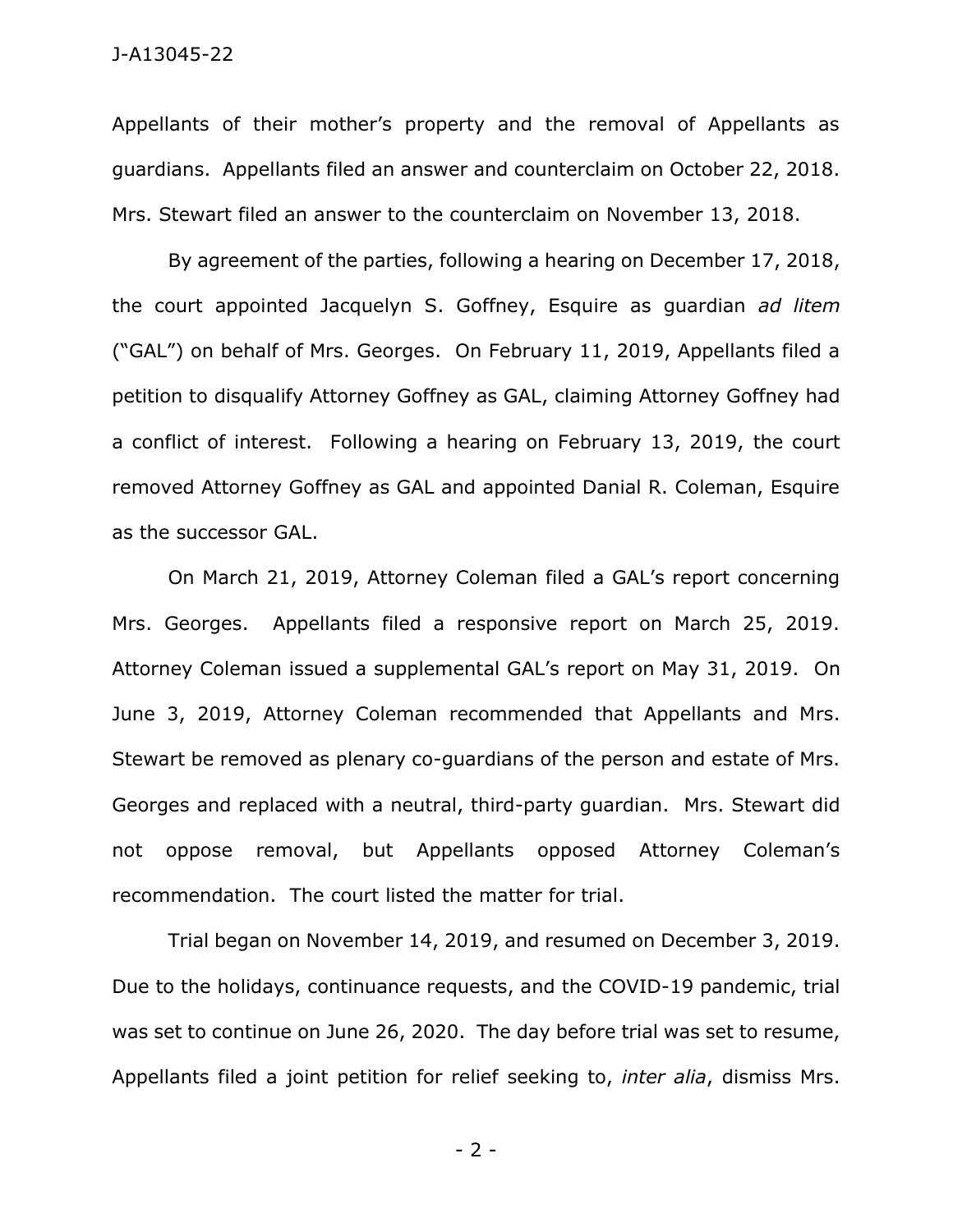Stewart's petition for review. Following a hearing, the court denied Appellants' requested relief. On June 26, 2020, trial resumed but was not completed.

On November 23, 2020, Mrs. Stewart filed a petition for special relief seeking, *inter alia*, authorization to apply for a reverse mortgage on one of her mother's residences, permission to liquidate her mother's assets in Greece, and to have a home inspection performed on her mother's residence.

Appellants filed an emergency petition for special relief on December 14, 2020, requesting that Mrs. Stewart provide care to Mrs. Georges for 56 hours per week, or that Mrs. Stewart pay a reputable home care agency to care for Mrs. Georges 56 hours per week; and for the court to order a licensed therapist to provide family counseling.

On May 14, 2021, Mrs. Stewart filed an emergency petition for special relief seeking to remove Appellants as guardians and directing that they provide a detailed accounting of the assets in Greece, and that Appellants transfer all of Mrs. Georges' Greek funds to the United States, or, alternatively, that the GAL be permitted to take such actions. Based on allegations of comingling of assets, the court issued an order on May 17, 2021, prohibiting Appellants and Mrs. Stewart from dissipating any of Mrs. Georges' assets.

On June 7, 2021, Appellants filed a petition for special relief seeking to, *inter alia*, remove Mrs. Stewart as guardian, and retain Appellants as guardians of Mrs. Georges' person and estate.

Stemming from Mrs. Stewart's November 23, 2020 petition for special

- 3 -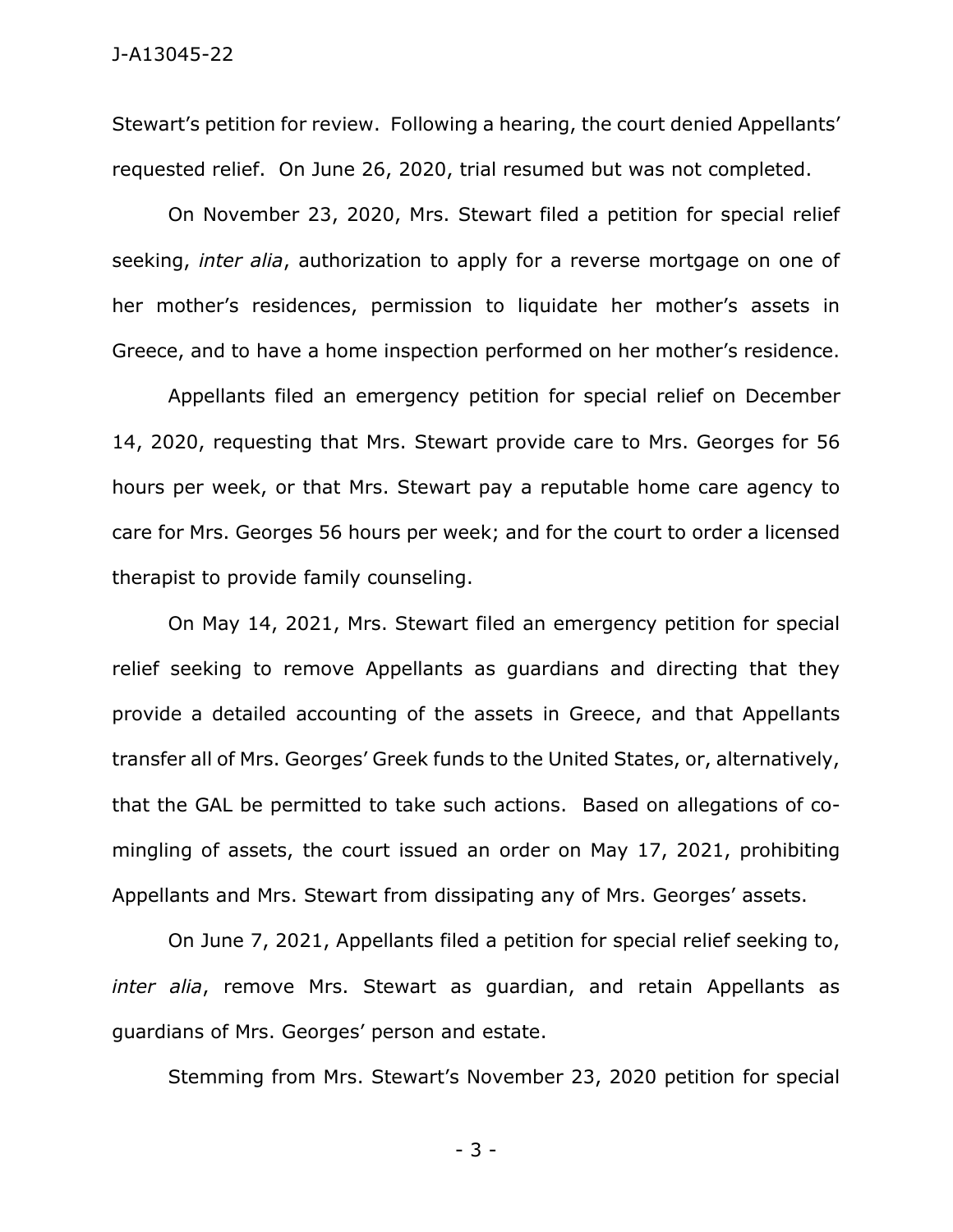relief, Appellants' December 14, 2020 emergency petition for special relief, Mrs. Stewart's May 14, 2021 emergency petition for special relief, and Appellants' June 7, 2021 petition for special relief, the court entered a decree on July 21, 2021, directing, *inter alia*: (1) Attorney Coleman to prepare and timely circulate a family care agreement to Mrs. Stewart and Appellants; (2) Appellants and/or Mrs. Stewart to take all actions necessary to timely facilitate communication between Attorney Coleman and the family attorney in Greece, so that Attorney Coleman could understand the process and consequences of liquidating assets in Greece and transferring them to a guardian account for Mrs. Georges' benefit; (3) Appellants and Mrs. Stewart to listen to any telephonic communication between Attorney Coleman and the lawyer in Greece but not to actively participate in those discussions, unless requested to do so by Attorney Coleman; (4) Attorney Coleman to seek guidance from appropriate professionals regarding tax/financial consequences as it pertains to movement of the assets in Greece; (5) George to issue a check immediately and payable to Mrs. Georges for assets he had transferred from Greek bank accounts into his own accounts; (6) Appellants to return to Mrs. Georges' estate all money they paid themselves for providing care to Mrs. Georges and which were funded by any Greek assets of Mrs. Georges; (7) George to provide an informal accounting of funds he transferred among Greek bank accounts; (8) the interested parties not to dissipate, lien, encumber and/or otherwise use Mrs. Georges' assets, absent Attorney Coleman's approval; (9)

- 4 -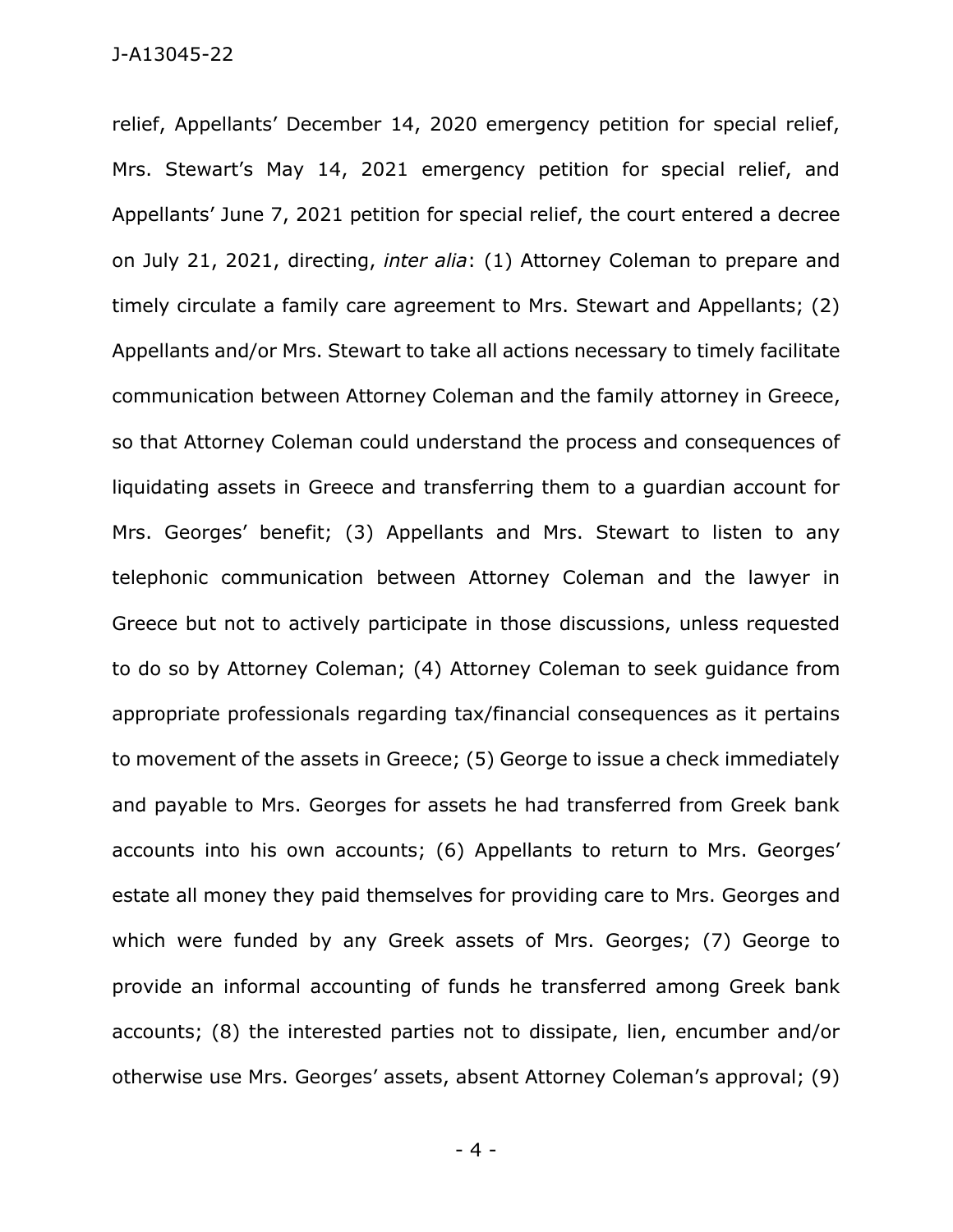Appellants and Mrs. Stewart not to photograph or videotape Mrs. Georges; (10) Appellants and Mrs. Stewart not to make disparaging, negative, or critical comments about each other in Mrs. Georges' presence; and (11) denying any outstanding claims, counterclaims and/or new matter applications relevant to the above-mentioned November 23, 2020, December 14, 2020, May 14, 2021, and June 7, 2021 filings. The decree stated that it was "without prejudice to any interested party still pursuing in the context of the…matter's ongoing trial that same type of relief[.]" (Order,  $7/21/21$ , at 5).

On August 9, 2021, Appellants filed a notice of appeal. The court did not order Appellants to file a Pa.R.A.P. 1925(b) concise statement of errors, and Appellants filed none.

Preliminarily, "[t]he appealability of an order directly implicates the jurisdiction of the court asked to review the order." *In re Estate of Considine v. Wachovia Bank*, 966 A.2d 1148, 1151 (Pa.Super. 2009). As a result, "this Court has the power to inquire at any time, *sua sponte*, whether an order is appealable." *Id.* "An appeal may be taken from: (1) a final order or an order certified as a final order (Pa.R.A.P. 341); (2) an interlocutory order as of right (Pa.R.A.P. 311); (3) an interlocutory order by permission (Pa.R.A.P. 312, 1311, 42 Pa.C.S.A. § 702(b)); or (4) a collateral order (Pa.R.A.P. 313)." *In re Estate of Cella*, 12 A.3d 374, 377 (Pa.Super. 2010) (some internal citations omitted).

Pennsylvania Rule of Appellate Procedure 341 states:

- 5 -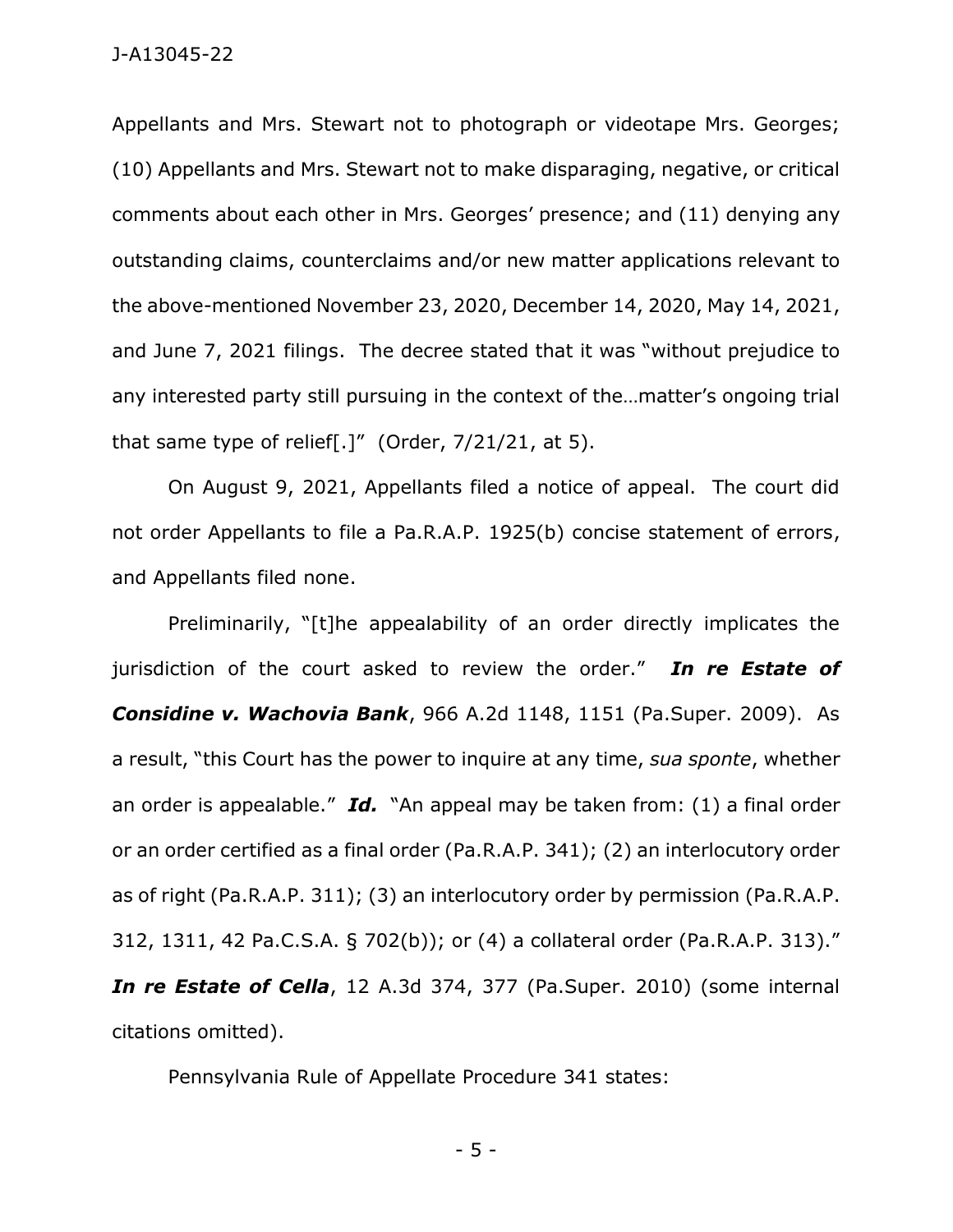## **Rule 341. Final Orders; Generally**

**(a) General rule.** Except as prescribed in paragraphs (d) and (e) of this rule, an appeal may be taken as of right from any final order of a government unit or trial court.

## **(b) Definition of final order.** A final order:

- (1) disposes of all claims and of all parties;
- (2) (Rescinded);
- (3) is entered as a final order pursuant to paragraph (c) of this rule; or

(4) is an order pursuant to paragraph (f) of this rule [related to Post Conviction Relief Act order].

**(c) Determination of finality.**—When more than one claim for relief is presented in an action, whether as a claim, counterclaim, cross-claim, or third-party claim, or when multiple parties are involved, the trial court…may enter a final order as to one or more but fewer than all of the claims and parties only upon an express determination that an immediate appeal would facilitate resolution of the entire case. Such an order becomes appealable when entered. In the absence of such a determination and entry of a final order, any order or other form of decision that adjudicates fewer than all the claims and parties shall not constitute a final order. …

Pa.R.A.P. 341(a)-(c) (effective July 1, 2021).

Specific to the appealability of Orphans' Court orders, Pennsylvania Rule

of Appellate Procedure 342 provides, in pertinent part:

# **Rule 342. Appealable Orphans' Court Orders**

**(a) General rule.** An appeal may be taken as of right from the following orders of the Orphans' Court Division:

(1) An order confirming an account, or authorizing or directing a distribution from an estate or trust;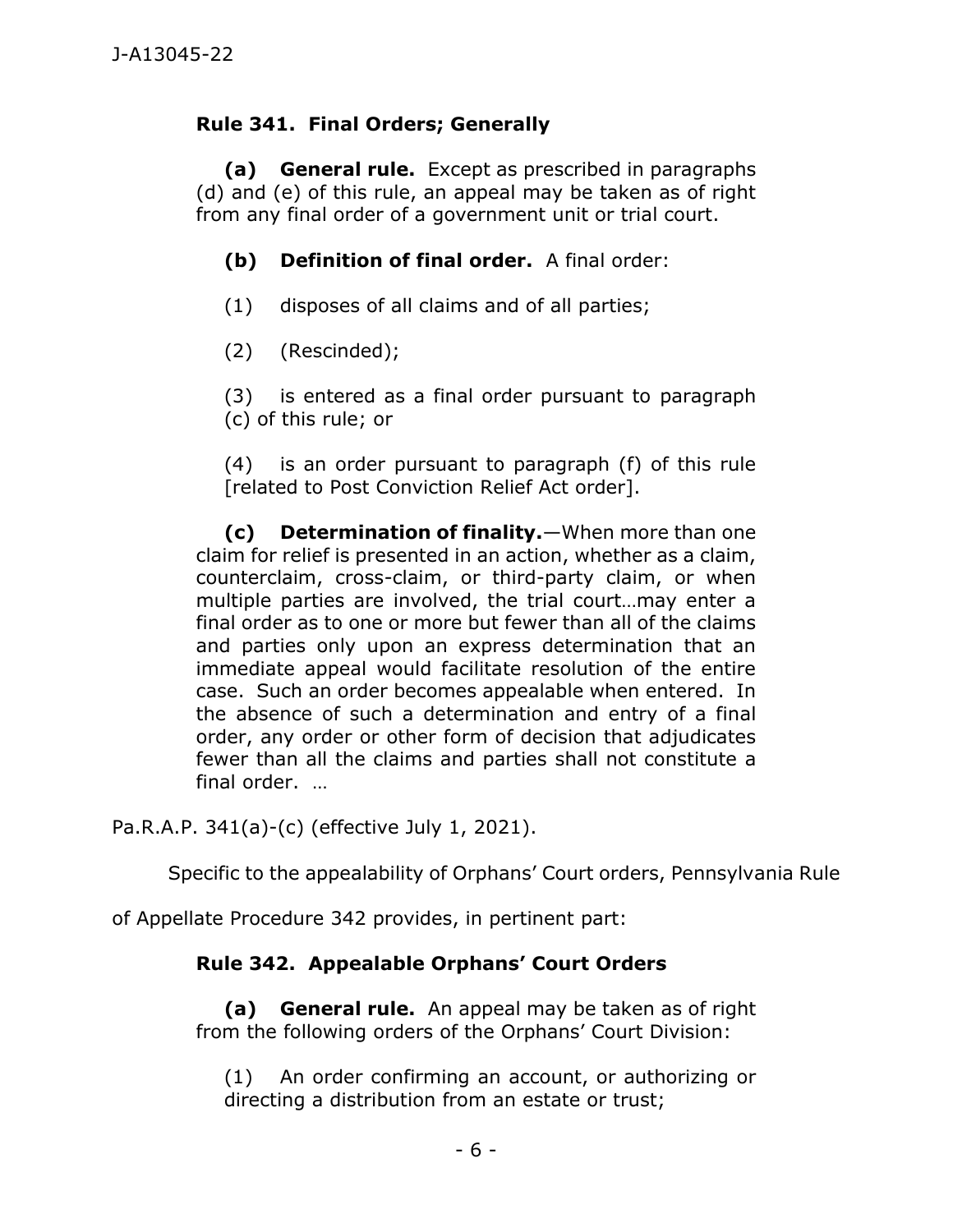(2) An order determining the validity of a will or trust;

(3) An order interpreting a will or a document that forms the basis of a claim against an estate or trust;

(4) An order interpreting, modifying, reforming or terminating a trust;

(5) An order determining the status of fiduciaries, beneficiaries, or creditors in an estate, trust, or guardianship;

(6) An order determining an interest in real or personal property;

(7) An order issued after an inheritance tax appeal has been taken to the Orphans' Court pursuant to either 72 Pa.C.S. § 9186(a)(3) or 72 Pa.C.S.A. § 9188, or after the Orphans' Court has made a determination of the issue protested after the record has been removed from the Department of Revenue pursuant to 72 Pa.C.S. § 9188(a); or

(8) An order otherwise appealable by Chapter 3 of these rules.

Pa.R.A.P. 342(a).

Instantly, the trial court explained:

This decree (July 21, 2021) was issued by the court in a reasoned effort to preserve the material status quo and allow the [GAL] to appreciate the specific financial situation of [Mrs.] Georges, including but not limited to the consequences of possibly relocating the Greek situated assets.

Even from a cursory review of the same and the relevant case record, it is clear the July 21, 2021 decree did not dispose of all claims and parties so as to satisfy any of the conditions necessary to be deemed a final order. *See* Pa.R.A.P. 341 and 342. Additionally, the decree did not give rise to an interlocutory appeal as of right under Rule 311.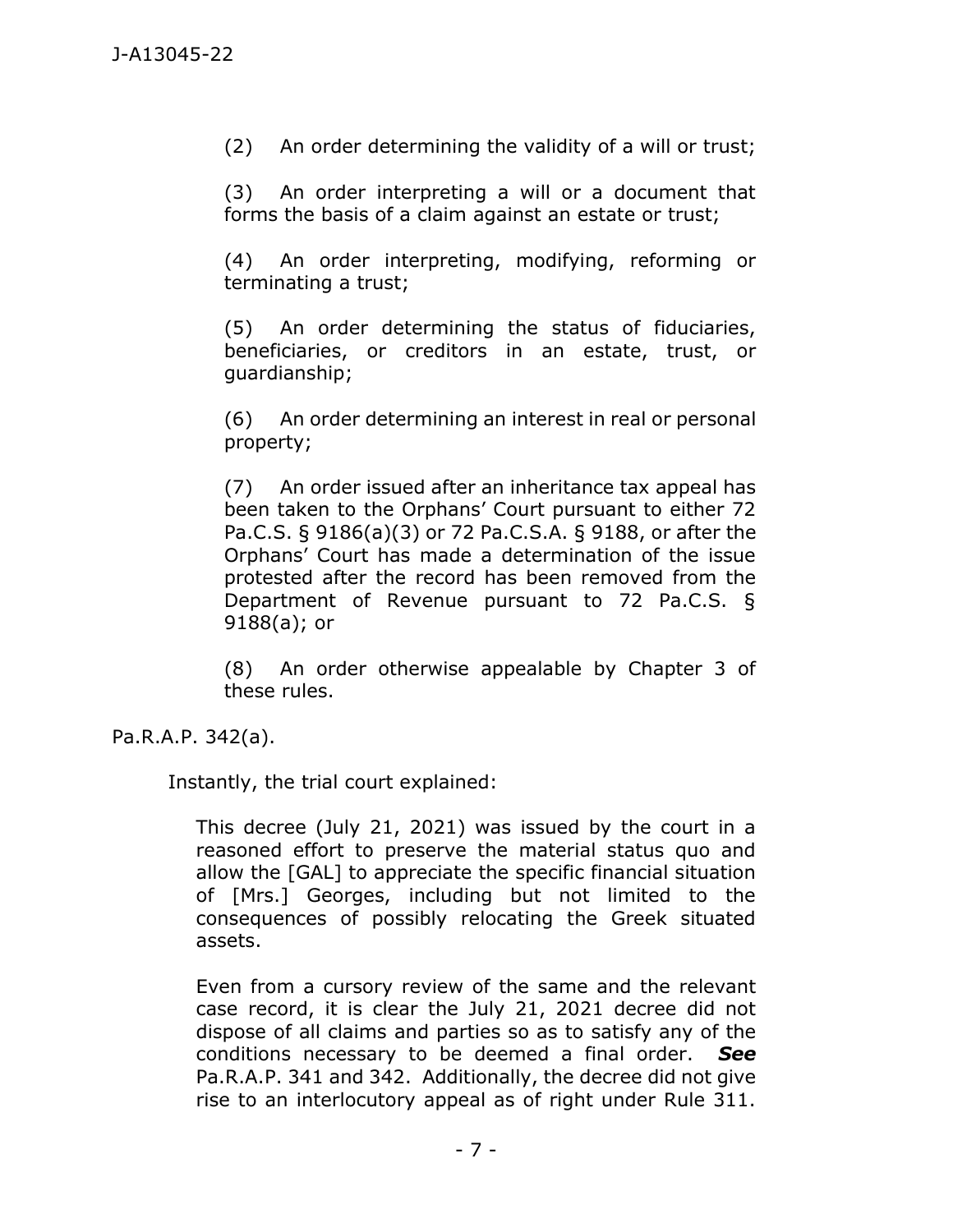**See** Pa.R.A.P. 311 [(listing specific orders from which appeal may be taken as of right and without reference to Rule 341(c))]. Moreover, the decree is not appealable as a "collateral order" given that on the relevant case record [A]ppellants can make no credible argument that the "right" involved is too important to be denied review and the question presented is such that if review is postponed until final judgement in the case, the claim will be irreparably lost." Pa.R.A.P. 313(b). Finally, this decree (July 21, 2021) being appealed does not reasonably and/or otherwise fit within any of the seven (7) categories of orders from which an appeal may be taken as of right pursuant to Pa.R.A.P. 342 nor is it an order that is otherwise appealable under Chapter 3 of the Rules of Appellate Procedure.

(Trial Court Opinion, 12/23/21, at 34) (internal footnotes omitted).

We agree with the court's analysis. As the trial court explained, "the

trial in this matter has not yet concluded. This case is still in the evidentiary

stage of the trial court proceedings." (*Id.* at 33). Because the Orphans' Court

order in this case is not immediately appealable, we lack jurisdiction to

address Appellants' claims.<sup>1</sup> Accordingly, we quash the appeal.<sup>2</sup>

Appeal quashed.

\_\_\_\_\_\_\_\_\_\_\_\_\_\_\_\_\_\_\_\_\_\_\_\_\_\_\_\_\_\_\_\_\_\_\_\_\_\_\_\_\_\_\_\_

<sup>&</sup>lt;sup>1</sup> On May 3, 2022, Appellants filed an application for oral argument. Based on our disposition, we deny Appellants' request.

<sup>&</sup>lt;sup>2</sup> We also note that Appellants' brief contains numerous defects such that, even if we had jurisdiction, the issues would be waived for failure to comply with the relevant rules of appellate procedure. For example, Appellants fail to include a statement of questions presented on appeal. *See Smathers v. Smathers*, 670 A.2d 1159 (Pa.Super. 1996) (stating noncompliance with Rule 2116 is particularly grievous because statement of questions involved defines specific issues for review). To the extent Appellants' summary of the argument section contains the relevant issues presented, Appellants also did not cite relevant legal authority in support of each claim. *See* Pa.R.A.P. 2119 (discussing required content for argument section of brief).